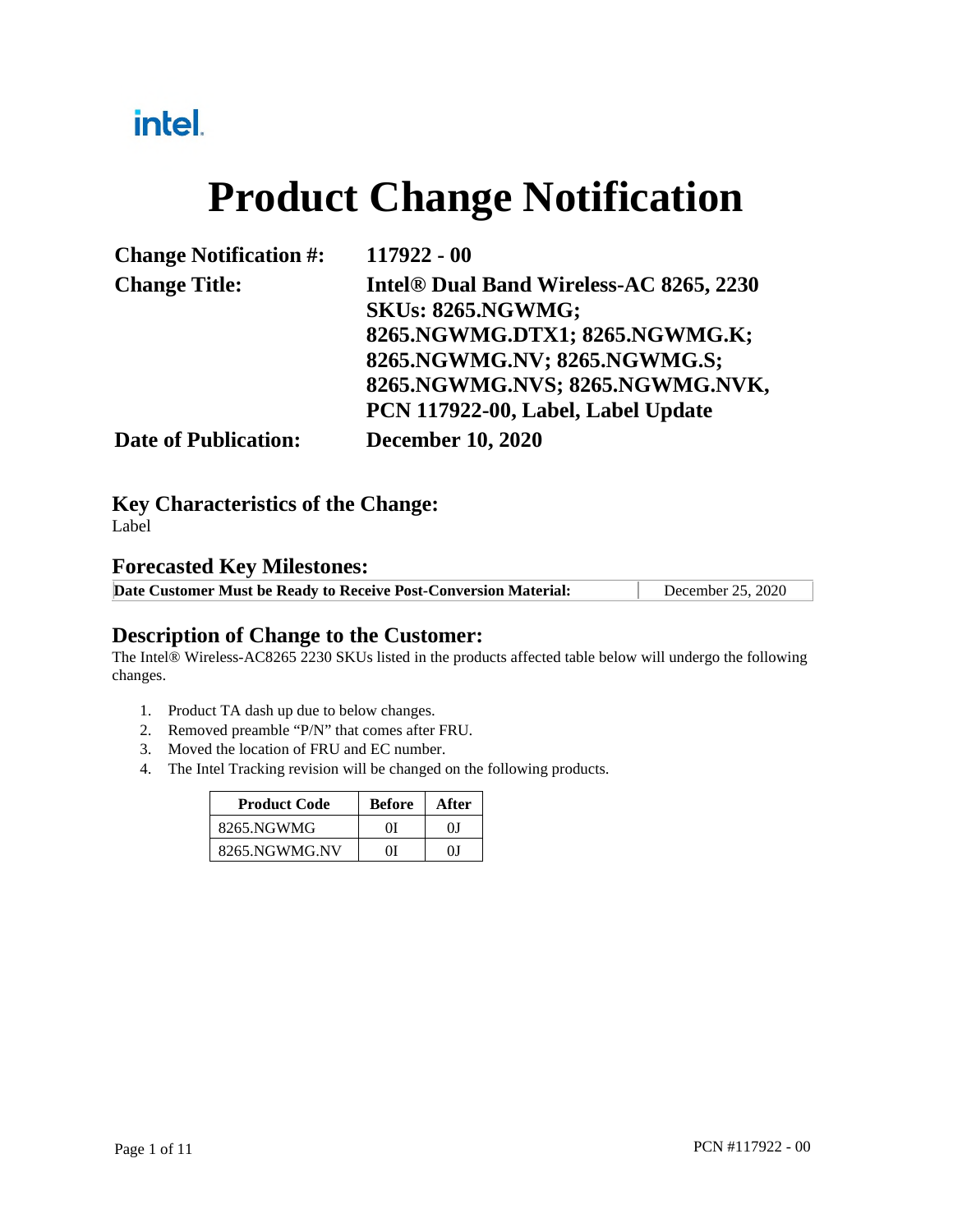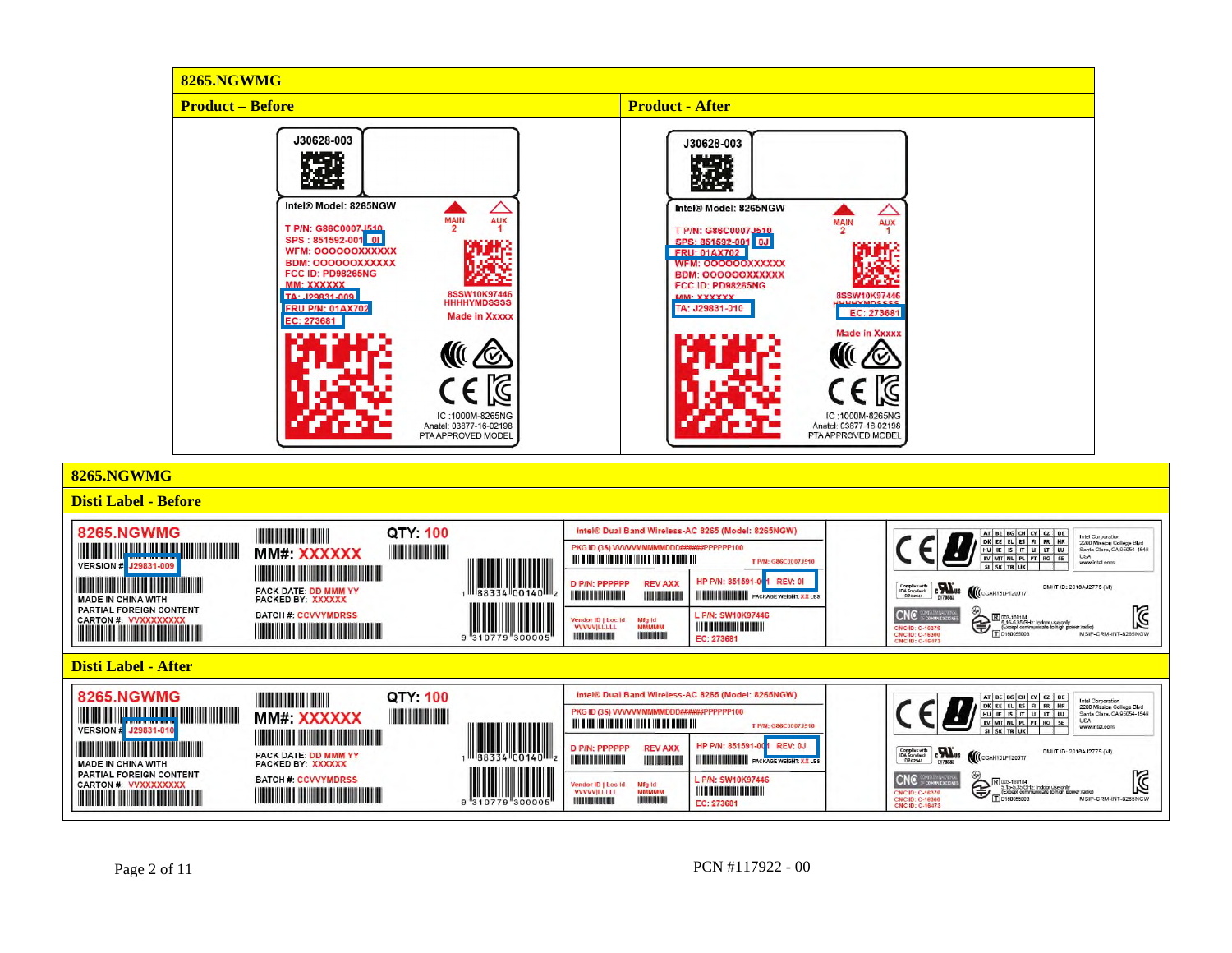**Dash up TA only** 



| <b>Product Code</b> | TA Before  | TA After   |
|---------------------|------------|------------|
| 8265.NGWMG.DTX1     | J58529-004 | J58529-005 |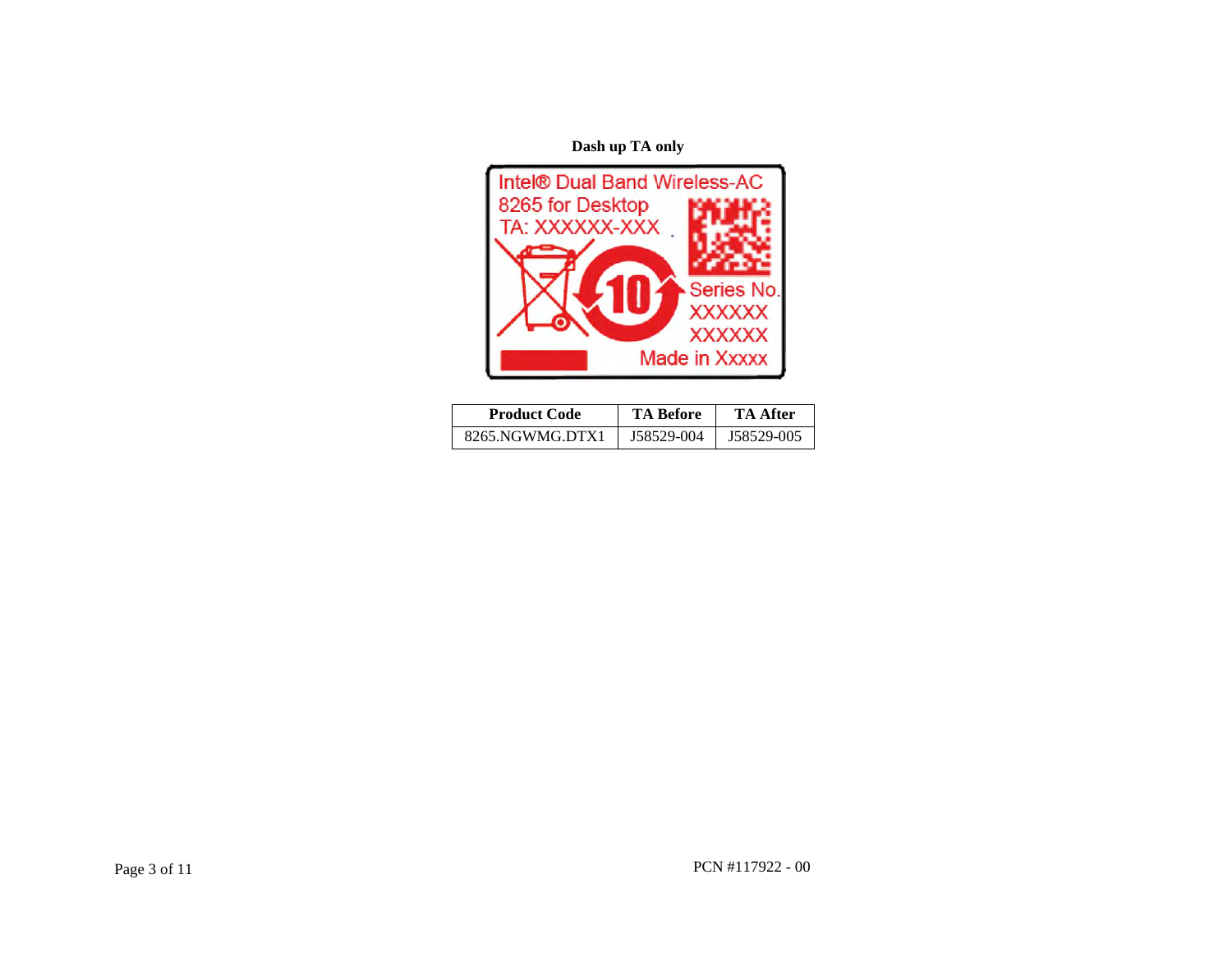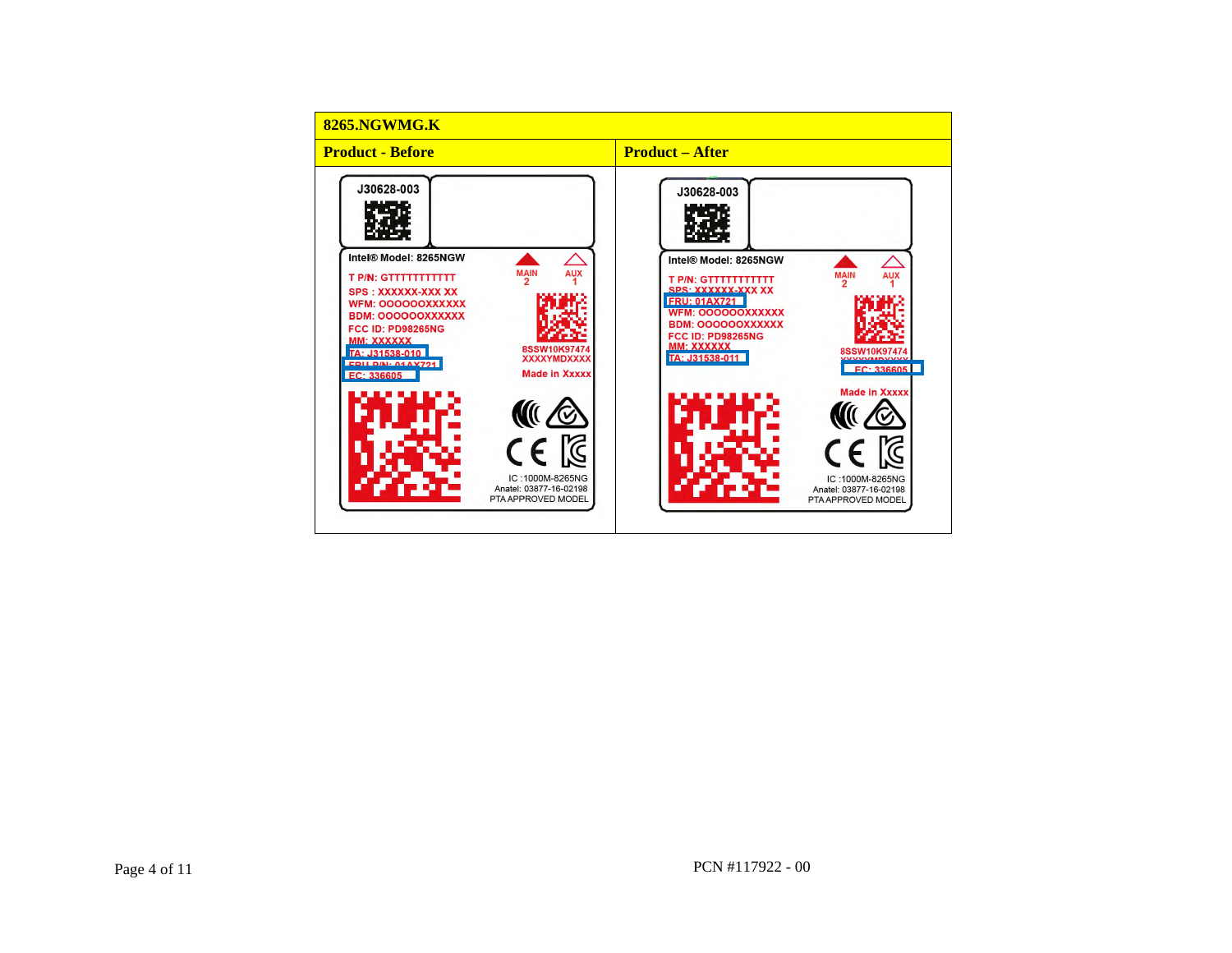

Page 5 of 11 PCN #117922 - 00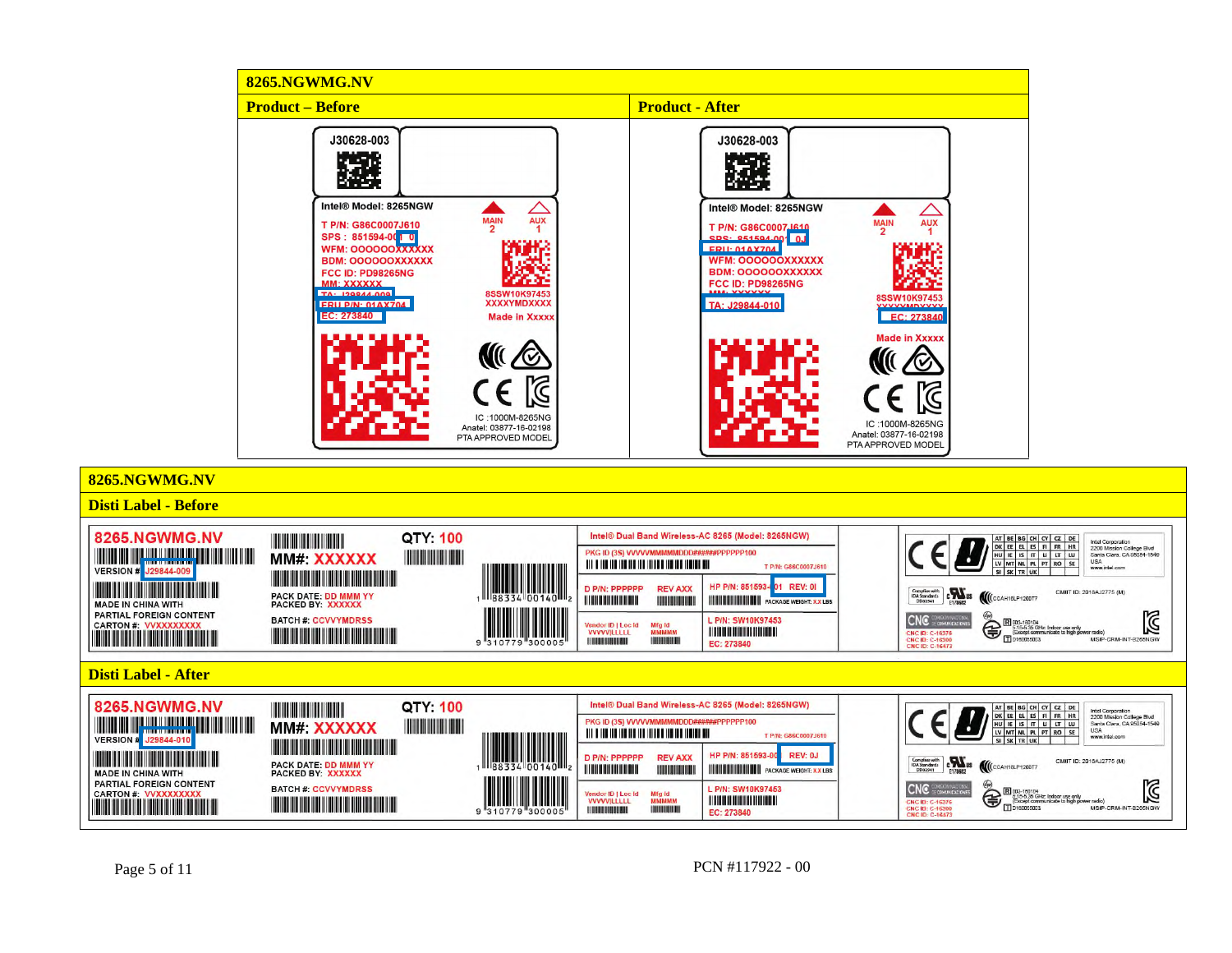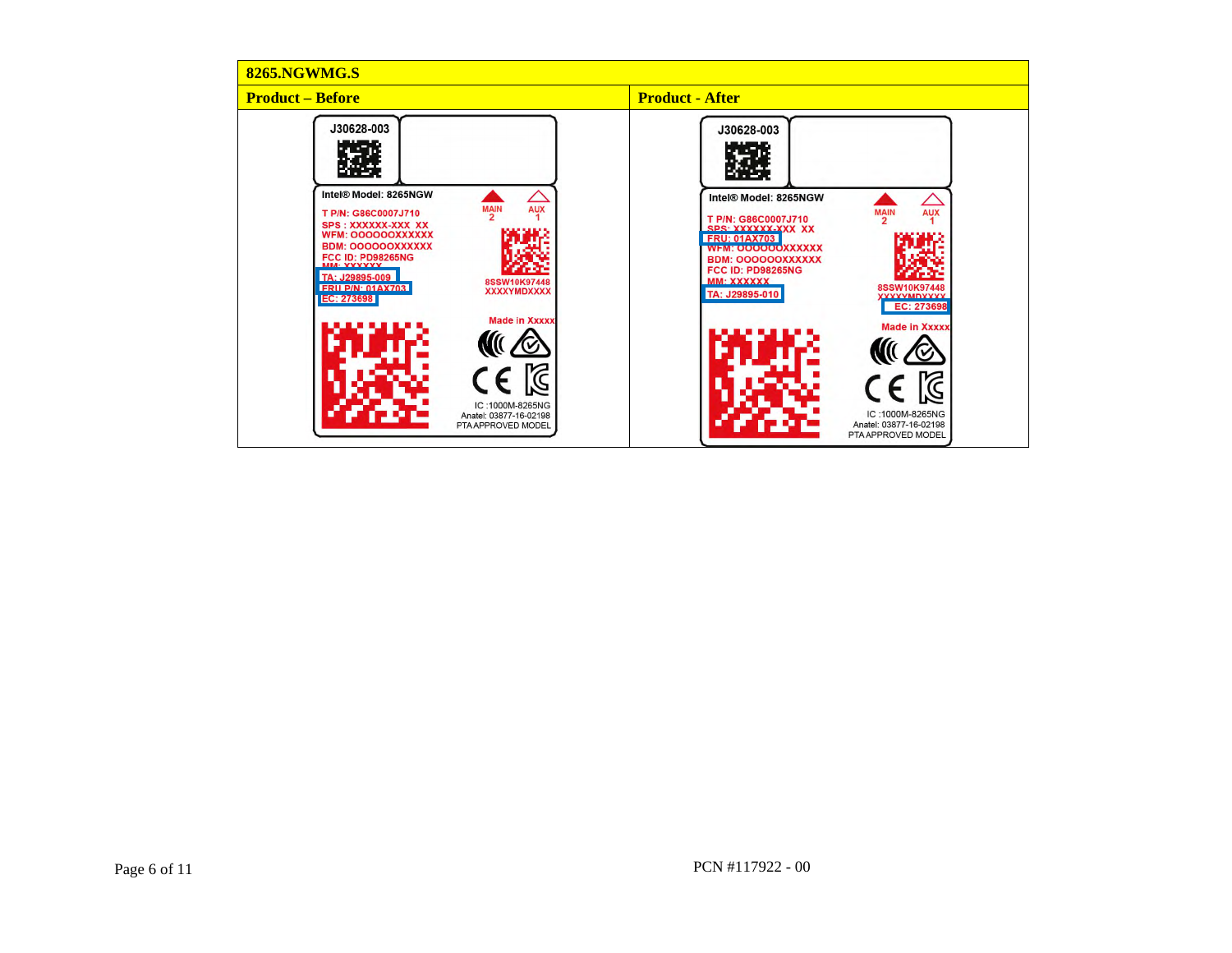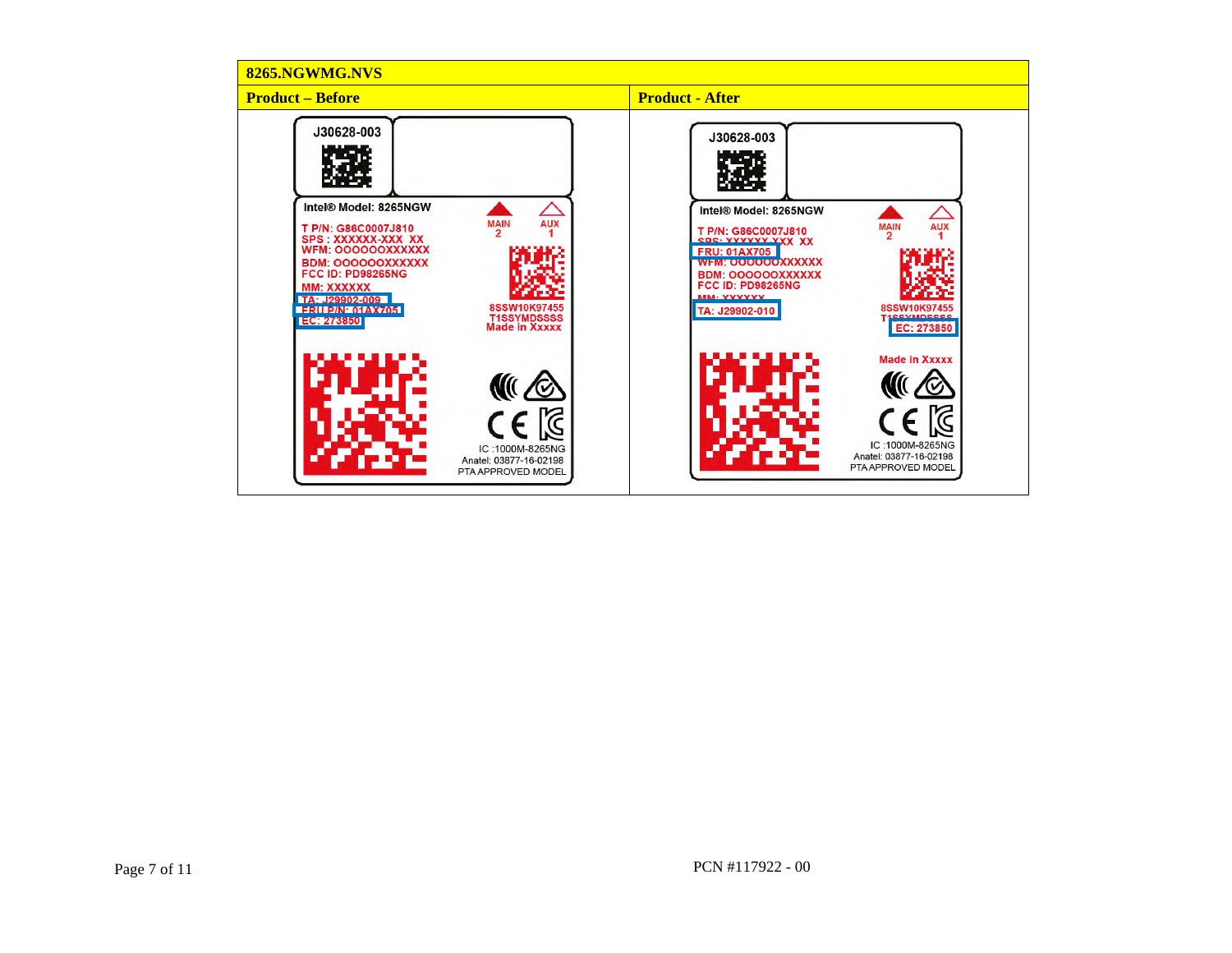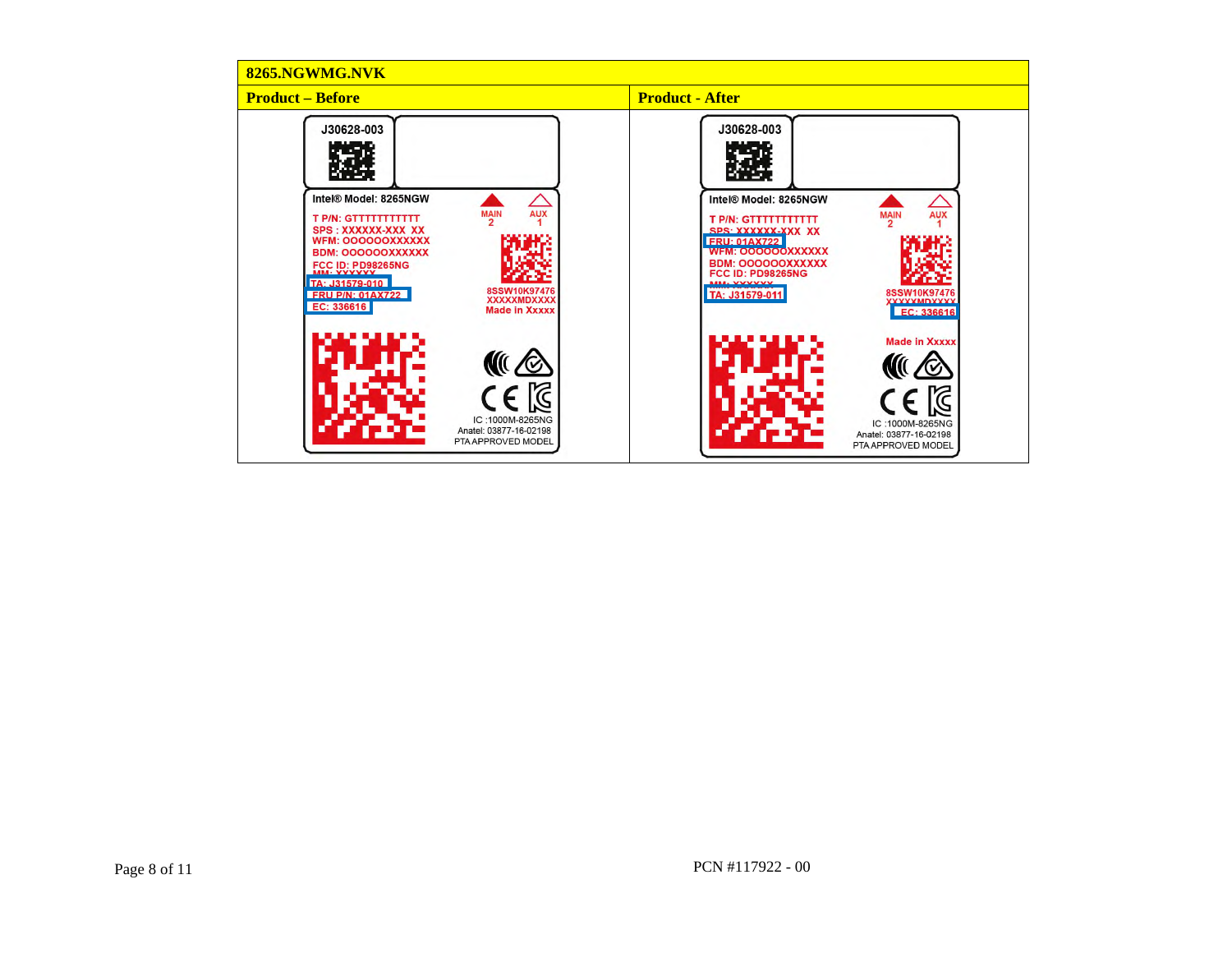**Disti Label Generic – Dash up TA only** 



| <b>Product Code</b> | <b>TA Before</b> | <b>TA After</b> |
|---------------------|------------------|-----------------|
| 8265.NGWMG.NVS      | J29902-009       | J29902-010      |
| 8265.NGWMG.NVK      | J31579-010       | J31579-011      |
| 8265.NGWMG.S        | J29895-009       | J29895-010      |
| 8265.NGWMG.K        | J31538-010       | J31538-011      |
| 8265.NGWMG.DTX1     | J58529-004       | J58529-005      |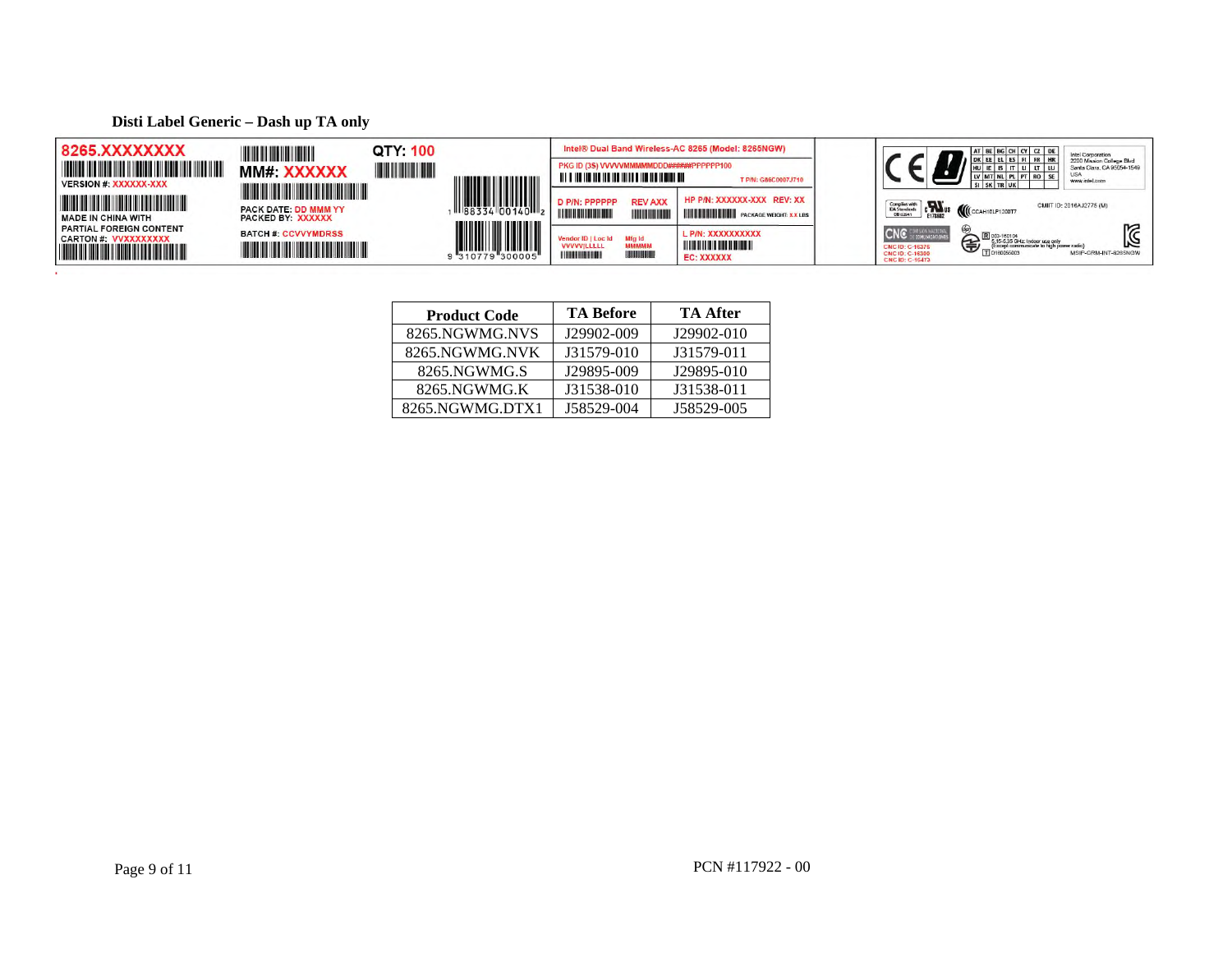## **Customer Impact of Change and Recommended Action:**

The label changes to the products do not affect functionality. Intel anticipates no impact to customers.

Intel will attempt to deplete pre-conversion material before shipping post-conversion material but there is a possibility of Intel shipping mixed inventory. Therefore, customers will need to manage and migrate to the postconversion material as soon as possible.

Milestone dates are estimates and subject to change based on business and operational conditions.

Please contact your local Intel Field Sales Rep if you have any further questions about these changes

\* Other names and brands may be claimed as the property of others.

| <b>Product Code</b> | MM#    |            | Pre Change TA Post Change TA |
|---------------------|--------|------------|------------------------------|
| 8265.NGWMG          | 946658 | J29831-009 | J29831-010                   |
| $8265.$ NGWMG.DTX1  | 958156 | J58529-004 | J58529-005                   |
| 8265.NGWMG.K        | 951820 | J31538-010 | J31538-011                   |
| 8265.NGWMG.NV       | 949399 | J29844-009 | J29844-010                   |
| 8265.NGWMG.S        | 951075 | J29895-009 | J29895-010                   |
| 8265.NGWMG.NVS      | 951076 | J29902-009 | J29902-010                   |
| 8265.NGWMG.NVK      | 951821 | J31579-010 | J31579-011                   |

### **Products Affected / Intel Ordering Codes:**

#### **PCN Revision History:**

| <b>Date of Revision:</b> | <b>Revision Number:</b> | <b>Reason:</b>           |
|--------------------------|-------------------------|--------------------------|
| December 10, 2020        | 00                      | Originally Published PCN |